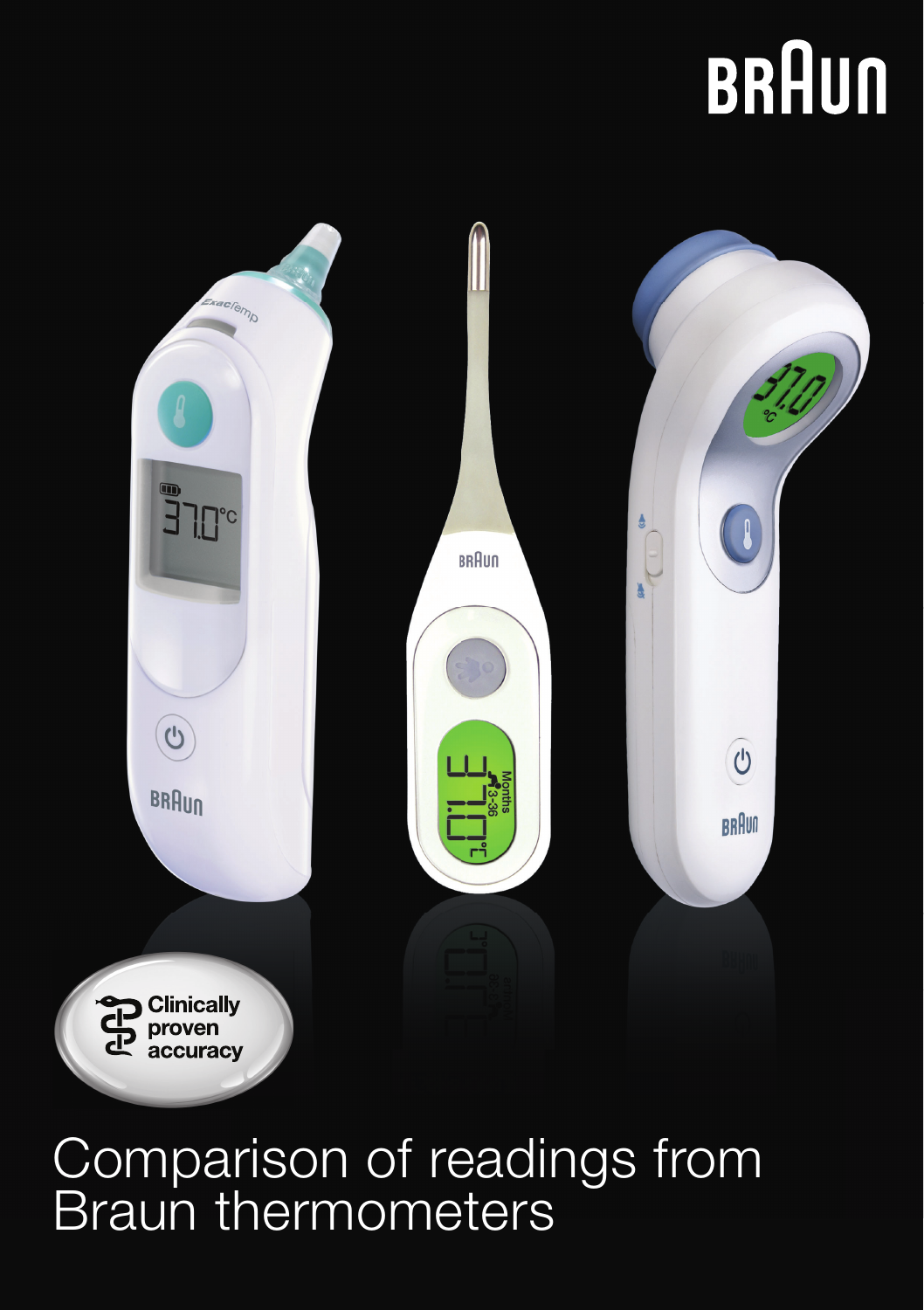## BRAUN

### I want to compare readings from different thermometer types and measurement sites. Why do I get different readings? Are they correct?

You can take a temperature reading from a number of different locations on the body including the mouth, ear, armpit, rectum and forehead. Depending on there you take a temperature reading, you can get varying results. This is perfectly normal, as temperatures differ at different body zones. E.g. body temperature in the rectum is the highest, as this is a closed cavity.

Our diagram aims to explain what is considered a correct temperature reading for the different body zones. An example of using one of our Braun thermometers is as follows: A PRT2000 might give a reading of 37.0°C when used orally and readings of 36.7°C or 37.7°C at other places on the body, due to natural differences among sites and within accepted measurement tolerances.

| Thermometer type<br>and<br>measurement site | Thermometer                | Physiological<br>temperature<br>difference<br>(or technical<br>adjustment) | Maximum<br>technical<br>error | Example of correct readings<br>for Braun thermometers when<br>comparing measurements in<br>different sites (physiological<br>difference and technical errors on<br>each measurement add up) |
|---------------------------------------------|----------------------------|----------------------------------------------------------------------------|-------------------------------|---------------------------------------------------------------------------------------------------------------------------------------------------------------------------------------------|
| Digital stick - Oral                        | PRT2000.<br>PRT1000        | Reference<br>Value (RV)                                                    | $\pm$ 0.1 °C                  | 37.0 °C                                                                                                                                                                                     |
| Digital stick - Axillary                    |                            | $RV - 0.1 °C$                                                              |                               | 36.7 to 37.1 °C                                                                                                                                                                             |
| Digital stick - Rectal                      |                            | $RV + 0.5 °C$                                                              |                               | 37.3 to 37.7 °C                                                                                                                                                                             |
| Tympanic - In ear                           | IRT6020,<br><b>IRT3020</b> | Adjusted to RV                                                             | $\pm$ 0.2 °C                  | 36.7 to 37.3 °C                                                                                                                                                                             |
| Forehead - Touch                            | NTF3000                    | Adjusted to RV                                                             | $\pm$ 0.2 °C                  | 36.7 to 37.3 °C                                                                                                                                                                             |

Based on a meta-analysis from Sund-Levander et al. 2002. Normal oral, rectal, tympanic and axillary body temperature in adult men and women: a systematic literature review. Scan J Caring Sci 2002 16:122-128.

Example of correct readings at different locations by different thermometer types, equivalent to reference value of 37 °C measured orally



Site: In ear Thermometer: IRT6020, IRT3020 Example of correct readings: 36.7 to 37.3 oC



Site: Axillary Thermometer: PRT2000, PRT1000 Example of correct readings: 36.7 to 37.1 °C The examples of correct readings reflect the physiological temperature difference (or technical adjustment) between different measurement sites and maximum allowed technical error of the thermometers.

> Site: Forehead Thermometer: NTF3000 Example of correct readings: 36.7 to 37.3 °C



Site: Rectal Thermometer: PRT2000, PRT1000 Example of correct readings: 37.3 to 37.7 °C

This guidance is valid for nonfebrile adults only. Please note that other factors can infl uence normal temperature such as age and gender.